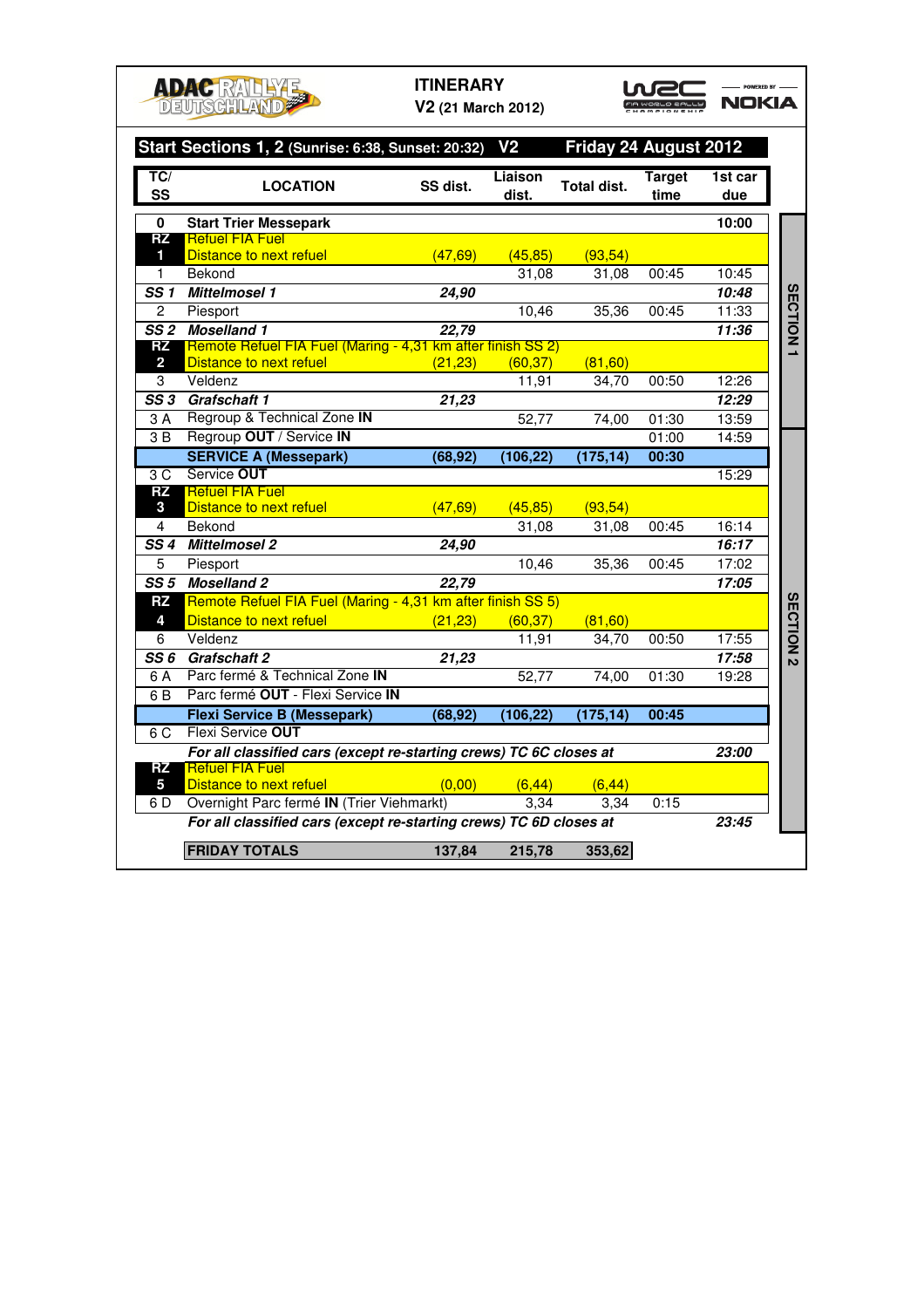

## **ITINERARY**

**V2 (21 March 2012)**

WEC -

| TC/                                    | Start Sections 3, 4 (Sunrise: 6:39, Sunset: 20:30) V2 Saturday 25 August 2012                                    |          | Liaison   |                   | <b>Target</b>  | 1st car        |
|----------------------------------------|------------------------------------------------------------------------------------------------------------------|----------|-----------|-------------------|----------------|----------------|
| <b>SS</b>                              | <b>LOCATION</b>                                                                                                  | SS dist. | dist.     | Total dist.       | time           | due            |
| 6 E                                    | Parc fermé OUT (Trier Viehmarkt)                                                                                 |          |           |                   |                | 07:00          |
| 6 F                                    | Service IN                                                                                                       |          | 3,10      | $\overline{3,10}$ | 00:10          | 07:10          |
|                                        | <b>Service C (Messepark)</b>                                                                                     | (0,00)   | (6, 44)   | (6, 44)           | 00:15          |                |
| 6G                                     | Service OUT                                                                                                      |          |           |                   |                | 07:25          |
| <b>RZ</b>                              | <b>Refuel FIA Fuel</b>                                                                                           |          |           |                   |                |                |
| 6                                      | Distance to next refuel                                                                                          | (35, 65) | (82, 90)  | (118,55)          |                |                |
| 7                                      | Riol<br>Stein & Wein 1                                                                                           |          | 20,25     | 20,25             | 00:30          | 07:55          |
| SS <sub>7</sub><br>8                   | Mettnich                                                                                                         | 26,28    |           |                   | 01:00          | 07:58<br>08:58 |
| SS 8                                   |                                                                                                                  | 9.37     | 39,10     | 65,38             |                | 09:01          |
|                                        | Peterberg 1<br>Remote Refuel FIA Fuel (Birkenfeld - 23,55 km after finish SS 8)                                  |          |           |                   |                |                |
|                                        | Distance to next refuel                                                                                          | (46.54)  | (43, 84)  | (90, 38)          |                |                |
| 8 A                                    | Parc fermé & Technical Zone IN                                                                                   |          | 24,03     | 33,40             | 00:50          | 09:51          |
| 8 B                                    | Technical Zone OUT - RSZ IN                                                                                      |          |           |                   | 00:03          | 09:54          |
|                                        | <b>Remote Service (Birkenfeld)</b>                                                                               | (35, 65) | (83, 38)  | (119,03)          | 00:15          |                |
| 8 C                                    | <b>RSZ OUT</b>                                                                                                   |          |           |                   |                | 10:09          |
| 9                                      | Mambächel                                                                                                        |          | 32,44     | 32,44             | 00:40          | 10:49          |
| SS 9                                   | Arena Panzerplatte 1                                                                                             | 46.54    |           |                   |                | 10:52          |
| <b>RZ</b>                              | Remote Refuel FIA Fuel (Birkenfeld - 10,92 km after finish SS 9)                                                 |          |           |                   |                |                |
| 8                                      | Distance to next refuel<br>Regroup BILSTEIN Mandern IN                                                           | (0.00)   | (73.78)   | (73, 78)          |                |                |
| 9 A                                    |                                                                                                                  |          | 58,40     | 104,94            | 01:40          | 12:32          |
| 9 B                                    | Regroup BILSTEIN Mandern OUT                                                                                     |          |           |                   | 00:30          | 13:02          |
| 9 C<br>9 D                             | <b>Technical Zone IN</b><br>Service IN                                                                           |          | 26,30     | 26,30             | 00:35<br>00:03 | 13:37<br>13:40 |
|                                        | <b>Service D (Messepark)</b>                                                                                     | (46, 54) | (117, 14) | (163, 68)         | 00:30          |                |
| 9 E                                    | Service OUT                                                                                                      |          |           |                   |                | 14:10          |
| <b>RZ</b>                              | <b>Refuel FIA Fuel</b>                                                                                           |          |           |                   |                |                |
| 9                                      | Distance to next refuel                                                                                          | (35, 65) | (82, 90)  | (118,55)          |                |                |
| 10                                     | Riol                                                                                                             |          | 20,25     | 20,25             | 00:30          | 14:40          |
|                                        | SS 10 Stein & Wein 2                                                                                             | 26,28    |           |                   |                | 14:43          |
| 11                                     | Mettnich                                                                                                         |          | 39,10     | 65,38             | 01:00          | 15:43          |
|                                        | SS 11 Peterberg 2                                                                                                | 9,37     |           |                   |                | 15:46          |
| <b>RZ</b>                              | Remote Refuel FIA Fuel (Birkenfeld -23,55 km after finish SS 11)                                                 |          |           |                   |                |                |
| 10                                     | Distance to next refuel (46,54)                                                                                  |          | (43, 84)  | (90, 38)          |                |                |
|                                        | 11 A Parc fermé & Technical Zone IN<br>11 B Technical Zone OUT - RSZ IN                                          |          | 24,03     | 33,40             | 00:50          | 16:36<br>16:39 |
|                                        | <b>Remote Service (Birkenfeld)</b>                                                                               | (35, 65) | (83, 38)  | (119, 03)         | 00:03<br>00:15 |                |
|                                        |                                                                                                                  |          |           |                   |                |                |
| 12                                     | 11 C RSZ OUT                                                                                                     |          |           |                   | 00:40          | 16:54          |
|                                        | Mambächel<br>SS 12 Arena Panzerplatte 2                                                                          | 46.54    | 32,44     | 32,44             |                | 17:34<br>17:37 |
| <b>RZ</b>                              | Remote Refuel FIA Fuel (Birkenfeld - 10,92 km after finish SS 12)                                                |          |           |                   |                |                |
|                                        | Distance to next refuel                                                                                          | (0.00)   | (65, 47)  | (65, 47)          |                |                |
|                                        | Parc fermé & Technical Zone IN                                                                                   |          | 76.39     | 122,93            | 02:00          | 19:37          |
|                                        |                                                                                                                  |          |           |                   |                |                |
|                                        | Parc fermé OUT - Flexi Service IN                                                                                | (46, 54) | (108, 83) | (155, 37)         | 00:45          |                |
|                                        | <b>Flexi Service E (Messepark)</b>                                                                               |          |           |                   |                |                |
|                                        | Flexi Service OUT                                                                                                |          |           |                   |                |                |
|                                        | For all classified cars (except re-starting crews) TC 12C closes at                                              |          |           |                   |                | 23:00          |
| 11<br>12 A<br>12B<br>12 C<br><b>RZ</b> | <b>Refuel FIA Fuel</b>                                                                                           |          |           |                   |                |                |
|                                        | Distance to next refuel                                                                                          | (0,00)   | (6, 44)   | (6, 44)           |                |                |
| 12<br>12 D                             | Overnight Parc fermé IN (Trier Viehmarkt)<br>For all classified cars (except re-starting crews) TC 12D closes at |          | 3,34      | 3,34              | 0:15           | 23:45          |